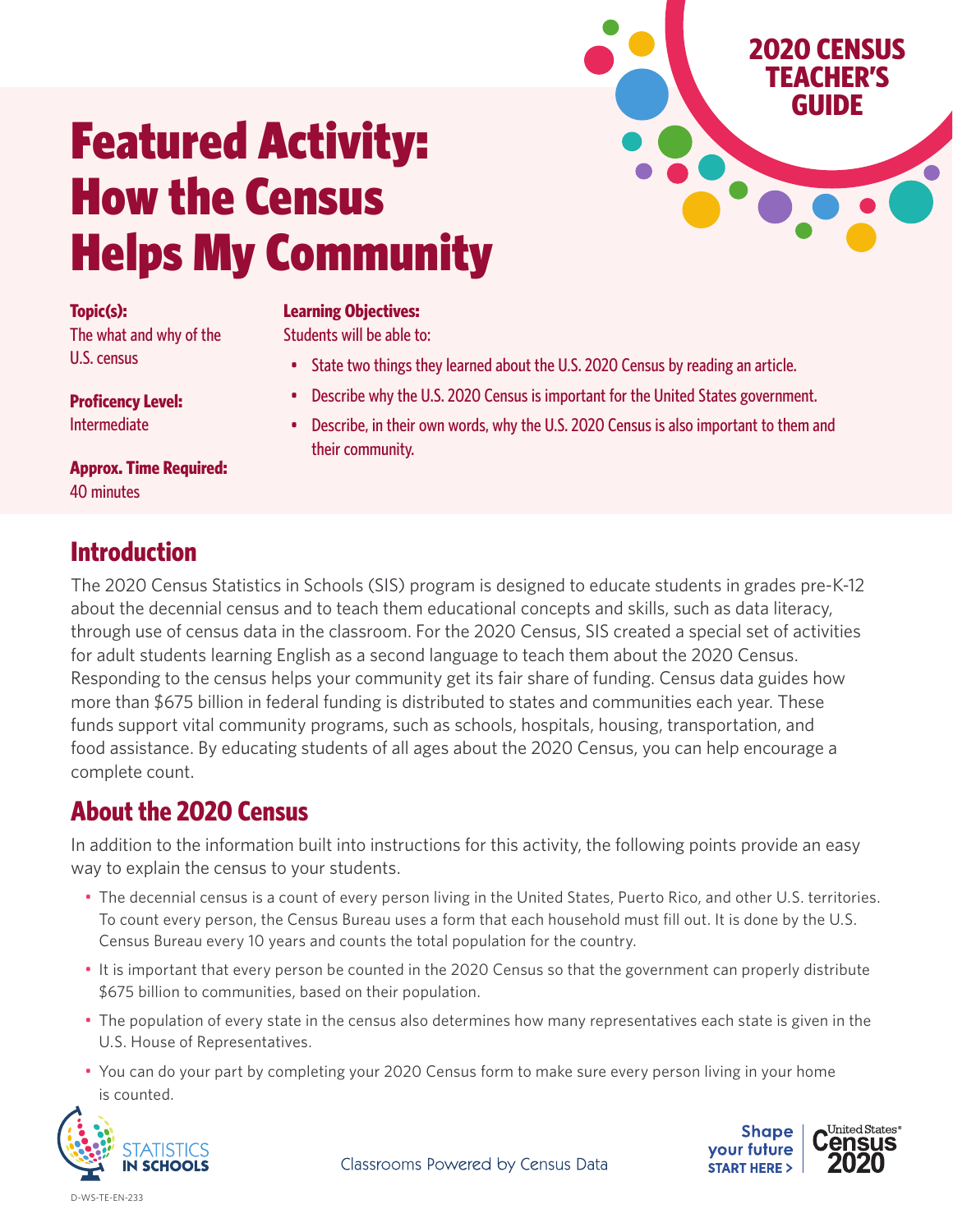

## **Materials Required**

- Printed student worksheets
- A KWL (Know-Want to Know-Learned) chart at the front of the room
- A writing utensil for the teacher

### **Worksheet Description**

Adult students learning English as a second language will learn how the census benefits the community where they live and why participation in the census is important. Worksheet content focuses on language and knowledge-building through the lens of the 2020 Census and highlights how adults can play their part.

### **Before the Activity—10 Minutes**

1. Tell students that an important event is coming up for the nation. The 2020 Census is the official count of how many people are living in the United States, Puerto Rico, and the U.S. Island Areas.

Turn and Talk (optional): Ask students, "Do you have a census in your home country? What is its purpose?" Encourage students to answer in full and complete sentences.

- 2. Acknowledge that students may already know some things about the U.S. 2020 Census (for example, "I know we fill out a questionnaire every 10 years"). Have students share a few facts they already know about the census and record those in the "What I Know" column of a KWL anchor chart in the front of the classroom. Students should also record their answers on their student handout in **Activity Item 1: KWL Chart**.
- 3. Then have students write down a question they have about the U.S. census. Provide an example, such as, "Who will be counted in the U.S. 2020 Census?"

**Pronunciation Tip:** Model raising your voice at the end of the question, and prompt students to as well.

Have the class share at least three questions. Record these in the "What I Want to Know" column of your KWL chart at the front of the class, reminding the students to record on their student handout as well.



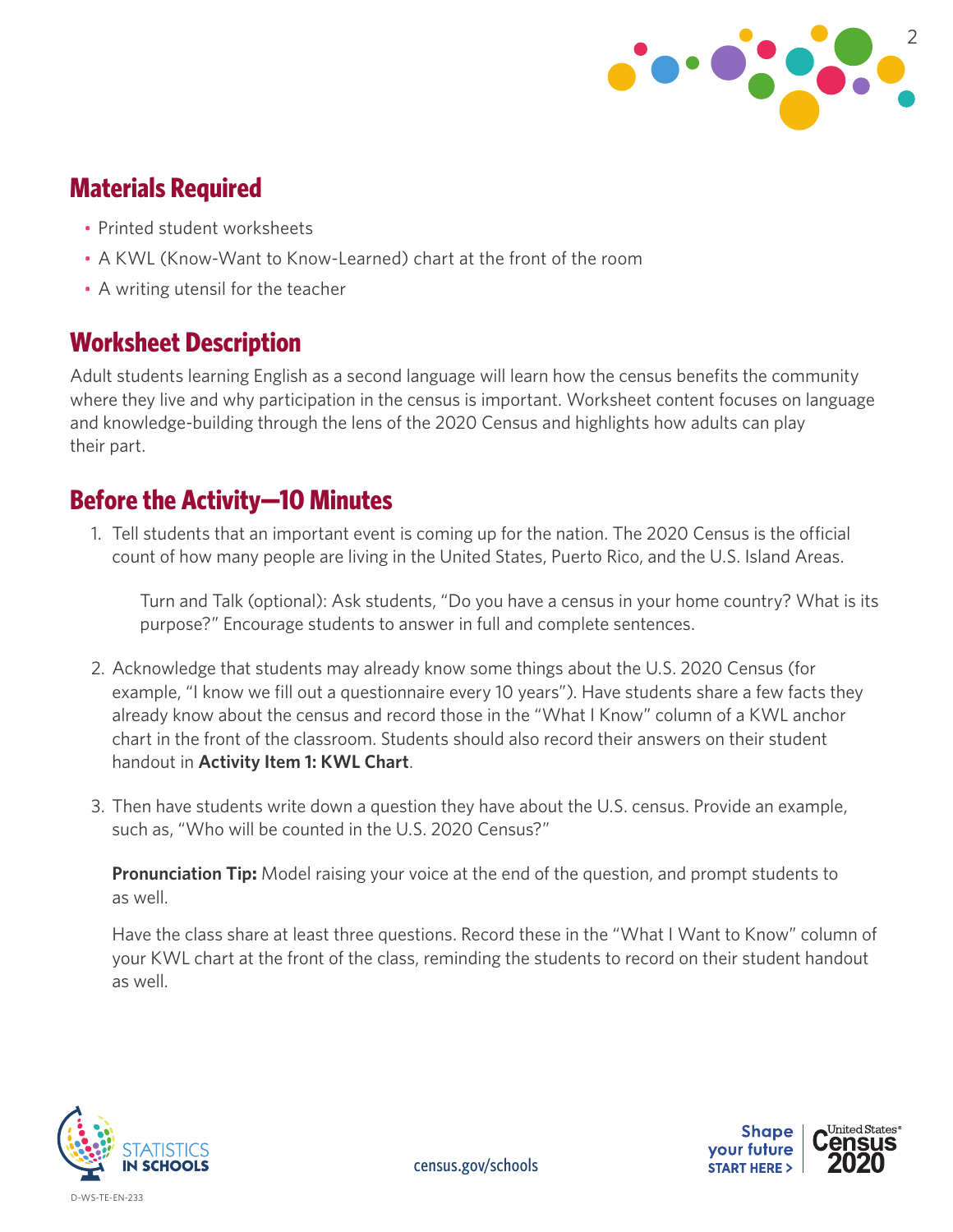

#### **During the Activity—15 Minutes**

- 1. Review key vocabulary with the class before students read the article in their worksheet, highlighting pronunciation. Adjust or expand the definitions to meet the needs of your students.
	- **Census:** A complete count of a population.
	- **Decennial:** Occurring every 10 years.
	- **Statistics:** The practice or science of collecting and analyzing numerical data in large quantities.
	- **Population:** All people, male and female, child and adult, living in a given geographic area.
	- **Census Bureau:** The U.S. Census Bureau is a division of the federal government in the U.S. Department of Commerce. The Census Bureau is responsible for conducting the U.S. census at least once every 10 years to count the entire population of the United States.
	- **Questionnaire:** A set of questions for obtaining statistically useful or personal information from individuals.
	- **Confidentiality:** Keeping information private.

For the U.S. 2020 Census, *confidentiality* also means the guarantee, written in law (Title 13, United States Code), that personal information given in answers to the census will not be disclosed to others. In other words, by law the Census Bureau cannot disclose any private information that identifies a person or a business.

2. Have students take turns reading the article on their worksheet out loud, allowing each student to read at least one sentence. Then have students record at least two things they learned in the "What I Have Learned" column of their student handout.

## **After the Activity—15 Minutes**

1. Have students work in groups of four to discuss what they learned and to answer Questions #2 and #3 on their student worksheet.

Question #2: What are two things you learned about the U.S. 2020 Census today?

*Answers will vary but should include that the decennial census is a count of all people living in the United States, that this count occurs every 10 years, that the count is done by the U.S. Census Bureau, and that all answers are strictly confidential.*



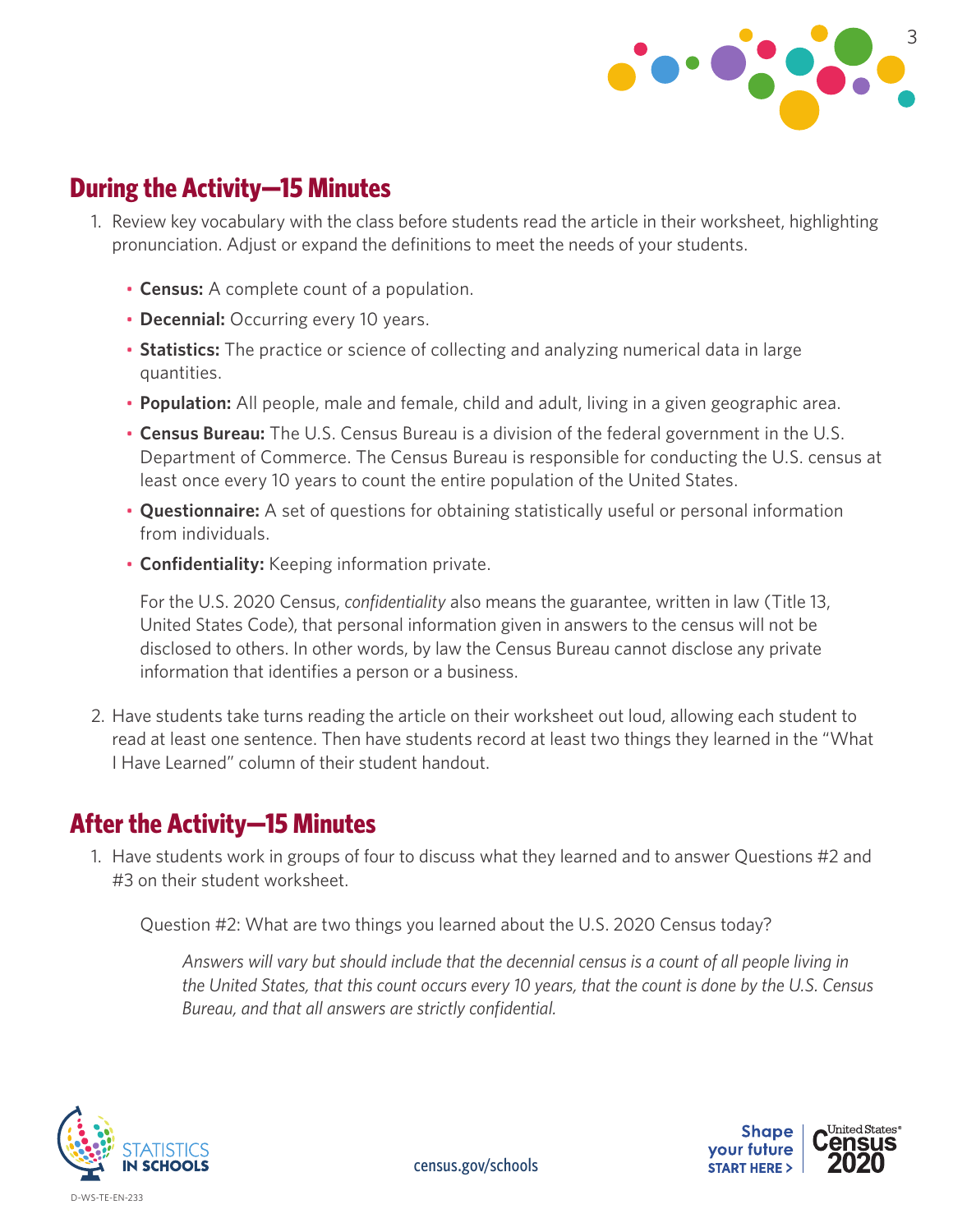

Question #3: Why is the U.S. 2020 Census important to you, your family, and your community?

*Answers will vary but should include that population data from the decennial census affects how \$675 billion is spent on federal programs and influences how many seats each state has in the U.S. House of Representatives.*

- 2. Have several students share what they learned about the U.S. census and why it is important.
- 3. Ask the class if there are any questions from the "What I Want to Know" column on their student handout that they still need answered.
- 4. **In-class extension:** In the same groups of four, have students create an advertisement to convince others to participate in the 2020 Census. Their advertisement should include:
	- What the U.S. census is. (Include at least two facts.)
	- Why it is important.

Then have students present their advertisements to the class.

#### **Home Extension**

Teachers, please read the instructions for the students' homework assignment out loud to the class:

*Take your student resources home and share them with a friend or a family member in your community or home.*





[census.gov/schools](http://census.gov/schools)